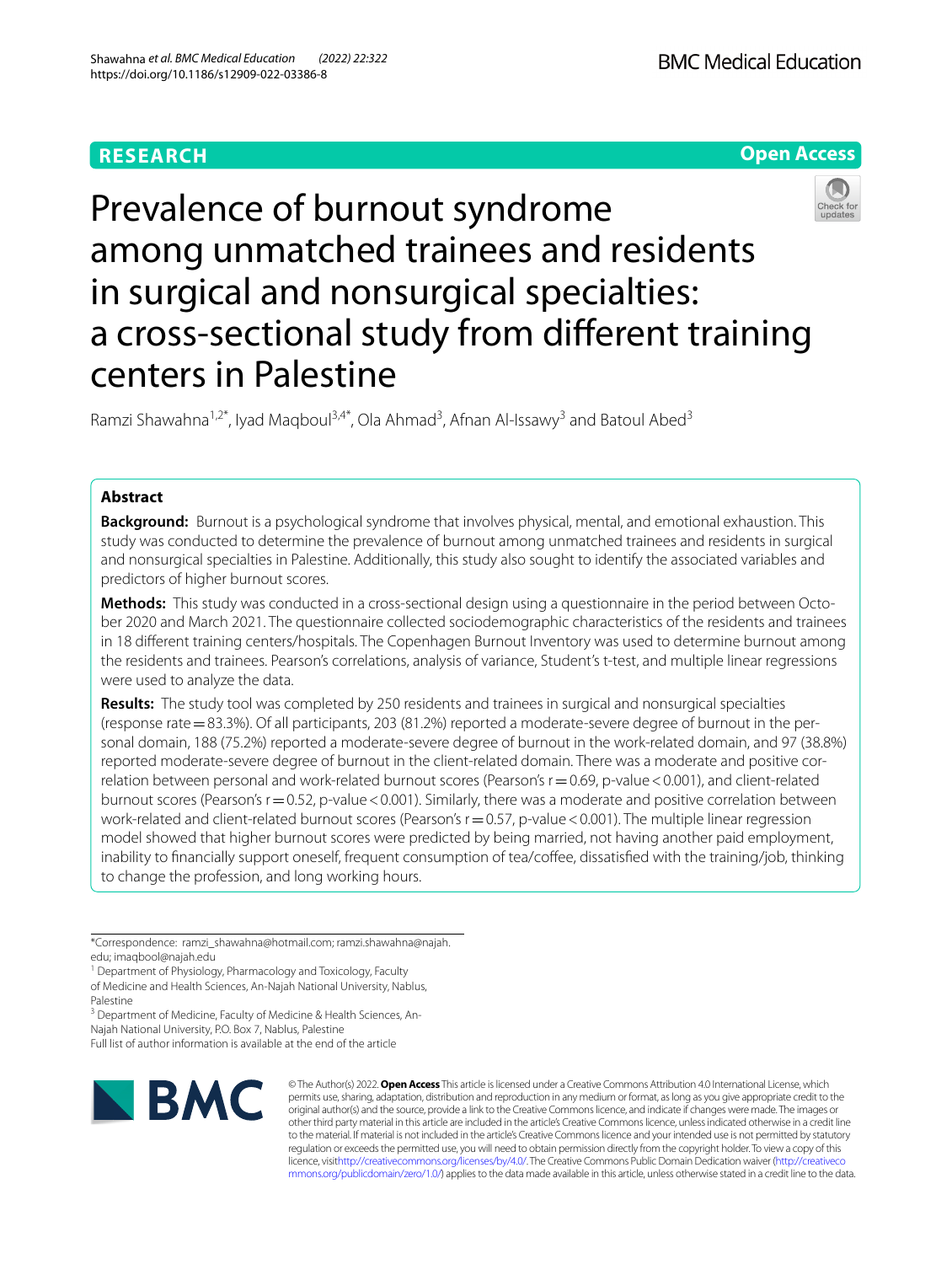**Conclusion:** The fndings of this study indicated that burnout was highly prevalent among residents and trainees in surgical and nonsurgical specialties in Palestine. Decision-makers in healthcare authorities, hospital managers, professional groups, directors of residency programs, and educators/trainers should consider addressing burnout and improving the well-being of residents and trainees in surgical and nonsurgical specialties in Palestine. Future studies are still needed to determine which interventions could be effective in reducing burnout among residents and trainees in surgical and nonsurgical specialties in Palestine.

**Keywords:** Burnout, Copenhagen Burnout Inventory, Medical education, Training, Resident, Palestine

## **Background**

Burnout is a psychological syndrome that involves physical, mental, and emotional exhaustion  $[1]$  $[1]$ . The syndrome is believed to arise from responses to persistent interpersonal stress factors that can be personal, work, and/or client-related  $[2-5]$  $[2-5]$ . Signs and symptoms of burnout might also include a sense of depersonalization and dissatisfaction with personal accomplishment. The psychological symptoms of burnout include irritability, cynicism, and decreased concentration [\[6](#page-10-3)].

Burnout was reported as a major health issue among physicians and residents in diferent specialties [\[5](#page-10-2), [7,](#page-10-4) [8](#page-10-5)]. A recent meta-analysis reported high prevalence rates of burnout among residents in radiology, neurology, and general surgery that were estimated at (77.16%, 95% CI: 5.99%–99.45%), (71.93%, 95% CI: 65.78%–77.39%), and (58.39%, 95% CI: 45.72%–70.04%), respectively [[7\]](#page-10-4). Previous studies have identifed several factors that could promote burnout among physicians and residents. Women were reported to experience burnout at a higher rate than their male counterparts [[9\]](#page-10-6). Additionally, higher levels of burnout were associated with long working hours, lack of respect from colleagues, increasing computerization of practice, insufficient compensation, lack of clinical autonomy, and lack of time for social life [[1,](#page-10-0) [10](#page-11-0), [11\]](#page-11-1). In a qualitative study, residents have reported that being a doctor superseded them [[12\]](#page-11-2). Additionally, the residents reported an inability to balance their work and personal lives which afected their well-being [\[12](#page-11-2)].

It has been argued that supportive personal relationships helped residents improve their well-being and protected them against depression [\[1](#page-10-0)]. Physicians also reported some particular workplaces or situations were especially stressful  $[9]$  $[9]$ . These included all types of situations associated with isolation, directly facing death, risktaking, and having too much empathy for patients and their relatives. Personal factors including the burden of personal responsibility, feelings of guilt or helplessness, and doubts about their abilities also contributed to burnout [\[1](#page-10-0)]. Previous studies have also shown that physicians who favored their academic success, who were perfectionists, who felt compulsiveness, guilt, and self-denial were more susceptible to burnout [\[13](#page-11-3), [14\]](#page-11-4).

Burnout was shown to afect the ability of physicians to provide compassionate and centered care to their patients [[15](#page-11-5)]. Consequently, burnout can increase the risk of alcohol and/or drug abuse, motor vehicle accidents, and relationship stress  $[16]$  $[16]$ . These might consequently increase the risk of committing medical errors, impair professionalism, reduce the productivity of physicians, and increase the risk of sick leaves [\[17](#page-11-7), [18\]](#page-11-8). In a recent study, about 14% of the physicians who reported burnout also reported having suicidal thoughts [\[10\]](#page-11-0). Of those, only one-third sought treatment. Lack of treatment-seeking behavior was attributed to having limited time to seek medical care, the stigma associated with treatment for psychological illnesses, and fear of career turnovers [[19](#page-11-9)[–21](#page-11-10)].

Specialty training is academically challenging, mentally, and physically demanding. Specialty training was shown to be associated with high rates of stress during residency training and later practice. Burnout and depression were reported at higher rates among surgery residents [\[7](#page-10-4), [22](#page-11-11)]. A previous study showed that 6% of surgeons reported suicidal ideations in the prior 12 months [[23\]](#page-11-12). Of those, only 26% had sought help due to concerns about how seeking treatment could afect their license to practice [[23\]](#page-11-12).

In Palestine, specialty training can be very stressful. A previous study showed that depressive and anxiety symptoms were highly prevalent among Palestinian medical students [[24\]](#page-11-13). In Palestine, graduates of the Doctor of Medicine (MD) programs are required to complete a 1-year training before they can appear in an examination that is held by the Palestine Medical Council to qualify for surgical and nonsurgical residency programs. After passing the examination, qualifed candidates can seek opportunities to match in one of the available residency programs. Residents are required to complete rotations in diferent wards and units. On average, residents complete their residency programs in 4 to 5 years. During this period, residents have to work long shift hours and provide care to a large number of patients. Like in many countries, residents receive low payments during their residency programs. Assessing the prevalence of burnout and identifying stressors among unmatched trainees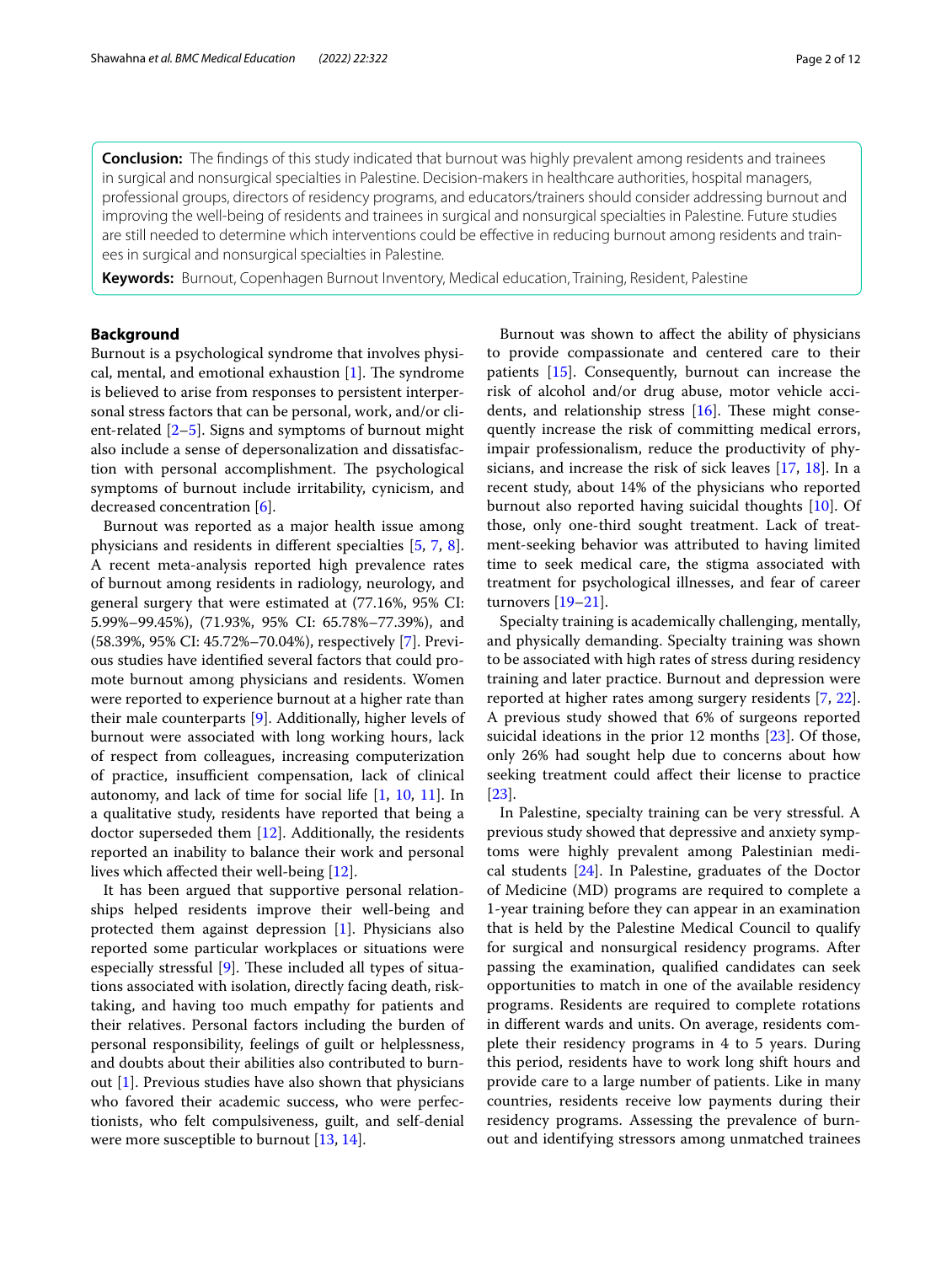and residents in surgical and nonsurgical specialties could help guide interventions to address these stressors and improve the well-being of this important segment of highly skilled healthcare professionals [\[25](#page-11-14), [26](#page-11-15)]. Currently, little is known on the prevalence of burnout among unmatched trainees and residents in surgical and nonsurgical specialties in Palestine. Therefore, this study was conducted to determine the prevalence of burnout among residents and trainees in surgical and nonsurgical specialties in Palestine. Additionally, this study also sought to identify the associated variables and predictors of higher burnout scores.

## **Methods**

## **Study design**

This study was conducted in a cross-sectional design in the period between October 2020 and March 2021 to assess the prevalence of burnout among unmatched trainees and residents in surgical and nonsurgical specialties in the context of understanding the factors associated with higher burnout. The study was conducted and reported in compliance with the guidelines for reporting cross-sectional studies in which a questionnaire was used as the study tool [[27–](#page-11-16)[29](#page-11-17)]. Compliance with the checklist is shown in Supplementary Table [S1](#page-10-7). The checklist ensured reporting study design, objectives, settings, recruitment process, sampling, participants, representativeness, study tool, reliability/validity, psychometrics, data analysis, main results, interpretation of the fndings, discussion of the strengths, limitations, and generalizability.

## **Study settings**

Holders of MD degrees could have graduated from one of the 2 medical schools in Palestine (An-Najah National University or Al-Quds University) or could have obtained their degrees from a medical school abroad. To qualify for a training/residency program in Palestine, MD graduates have to pass an examination that is organized by the Palestine Medical Council. Based on the results of the examination, the candidates qualify for one of the two tracks: surgical or non-surgical specialties. According to the matching criteria of the Palestine Medical Council, surgical specialties include general surgery, gynecology and obstetrics, orthopedic surgery, urologic surgery, surgical ophthalmology, surgical otolaryngology, cardiac surgery, and neurosurgery. On the other hand, nonsurgical specialties include internal medicine, family medicine, dermatology, pediatrics, neonatology, radiology, psychiatry, cardiology, pulmonology, oncology, anesthesia and intensive care, rheumatology, nephrology, hematology, and pathology. At the time of the study, the residency/training programs in Palestine were offered by 18 designated centers/hospitals across the West Bank of Palestine. These centers/hospitals were: An-Najah National University Hospital, Al-Watani Medical Hospital, Jenin Governmental Hospital, Specialized Arab Hospital, Makassed Hospital, Palestine Medical Complex, Augusta Victoria Hospital, Al-Istishari Arab Hospital, Al-Ahli Hospital, Hebron Governmental Hospital, Rafdia Surgical Hospital, Tulkarm Governmental Hospital, Saint Joseph Hospital, Red Crescent Society Hospital, Holy Family Hospital, Caritas Hospital for Children, Beit Jala Governmental Hospital, and Saint John Eye Hospital. The distribution of these training centers/hospitals across the West Bank is shown in Supplementary Figure S[1.](#page-10-7) This study was conducted among unmatched trainees and residents in surgical and nonsurgical specialties in the Palestinian hospitals with active residency programs.

#### **Study population and sample size**

In this project, the study population was unmatched trainees and residents in surgical and nonsurgical specialties in Palestinian practice. To compute the sample size needed for this study, an online sample size calculator was used. The sample size calculator can be freely accessed at (www.raosoft.com/samplesize.html). The sample size needed for this study was calculated for a pooled population of 750 unmatched trainees and residents in the 18 training centers/hospitals at a 95% confdence interval (CI) and tolerating a margin of error of 5%. The sample size needed for this study was 255. A convenience sample approach was used to recruit the participants in this study.

Unmatched trainees and residents in surgical and nonsurgical specialties were eligible for inclusion in this study when they fulflled the following criteria: a) completed a graduating degree in medicine, b) completed or were in a house job/training period, c) fulflled the eligibility requirements for the surgical or nonsurgical residency program, d) expressed willingness to respond to the questionnaire, and e) provided informed consent.

#### **Study tool**

The study tool used in this study was a questionnaire. The questionnaire contained 2 parts. The first part collected the sociodemographic and practice details of the trainees and residents. In this part, the trainees and residents in surgical and nonsurgical specialties were asked to provide their gender, marital status, if they had children, if they lived with parents, if they had another paid employment if they were able to support themselves fnancially, if they fnancially supported self, wife, children, parents, if they owned a car, if they owned a laptop, if they owned a smartphone, duration of their sleep per 24 h, smoking status, number of tea/coffee cups consumed per day, if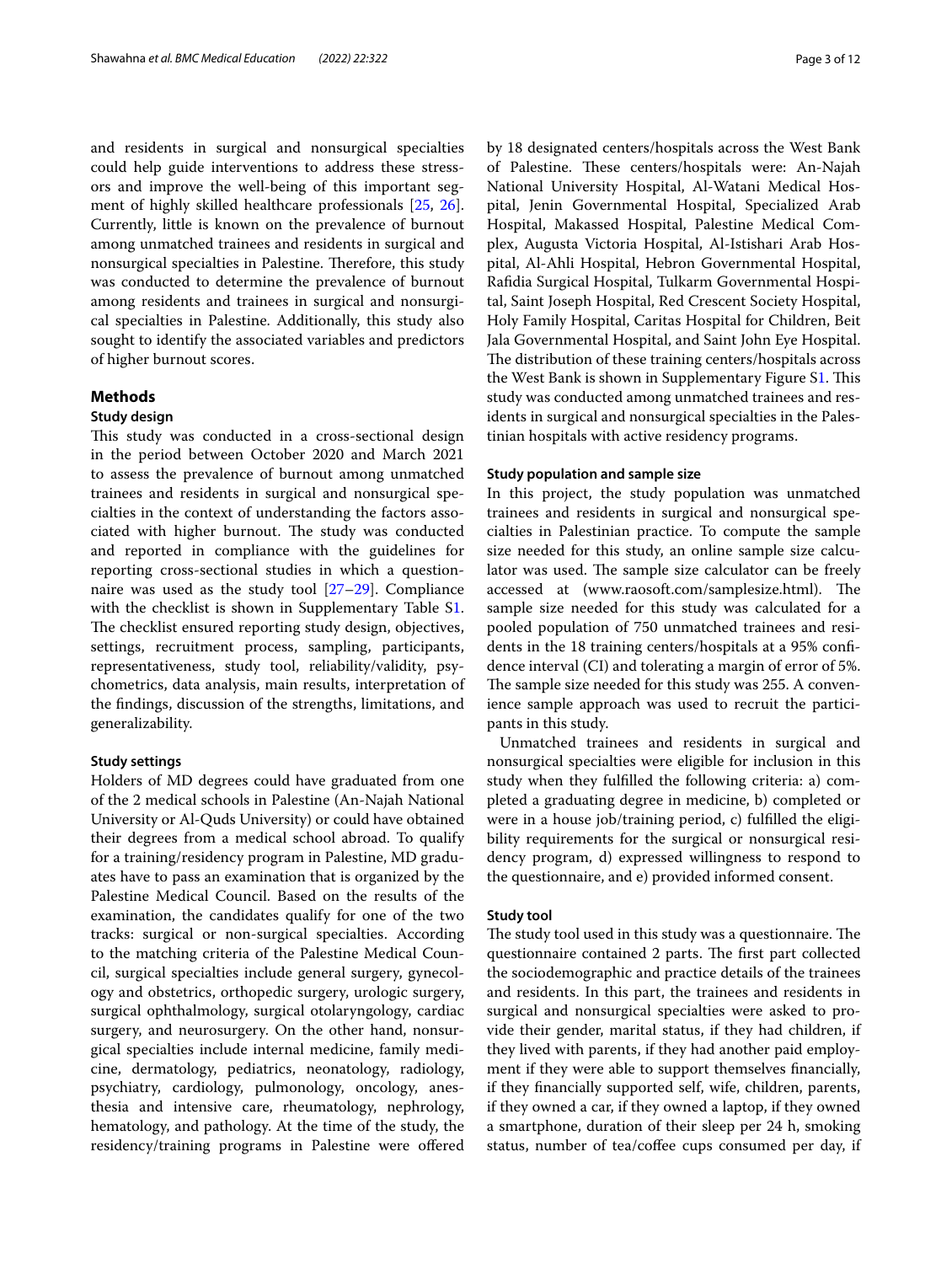they thought of changing their profession, if they thought of changing their specialty, if they were satisfed with their training/job, number of hours/week, and the single longest duty hours. The first part of the questionnaire is provided in Supplementary Table S[2](#page-10-7). In the second part, the questionnaire contained the Copenhagen Burn-out Inventory [\[30](#page-11-18)]. The Copenhagen Burnout Inventory was developed as a tool to assess burnout among professionals including physicians, nurses, midwives, and other healthcare professionals. The inventory contained 19-items to measure personal burnout (6 items), workrelated burnout (7 items), and client-related burnout (6 items). On each item, the participants had to respond by either always/to a very high degree, often/to a high degree, sometimes/somewhat, seldom/to a low degree, never/seldom/to a very low degree.

The inventory was previously validated and the Cronbach's alpha for the personal burnout items was 0.87, work-related burnout was 0.87, and client-related burnout was 0.85 [[30\]](#page-11-18).

In this study, the questionnaire was pilot tested with 20 fnal-year medical students who completed their rotations/training. To assess the reliability of scores over a short time, the test–retest method was used. The medical students were asked to respond to the questionnaire. After 1–2 h, the same students were asked to respond to the questionnaire again. Scores obtained in the 2 rounds were correlated using Pearson's correlation. It was decided a priori that a Pearson's r of  $\geq$  0.8 would indicate acceptable stability of scores over a short time. In this study, Pearson's r was 0.96 which indicated excellent stability of scores over a short time. The internal consistency of the inventory was assessed using Cronbach's alpha. It was decided a priori that a Cronbach's alpha of 0.70 indicated acceptable internal consistency of the items. In this study, the personal burnout items had a Cronbach's alpha of 0.89, the work-related burnout items had a Cronbach's alpha of 0.80, and the client-related burnout items had a Cronbach's alpha of 0.70. The 19-item inventory had a Cronbach's alpha of 0.84.

## **Data collection**

The study participants were visited in the training centers/hospitals by the feld researchers who were fnal-year medical students. The field researchers explained the objectives of the study to the potential participants and invited them to respond to the questionnaire. The participants were informed that this study was voluntary and was asked to provide written informed consent before they responded to the questionnaire. The participants did not receive any incentives in exchange for their participation in this study.

#### **Statistical analysis**

Responses of the participants were covered into scores as follows [[30\]](#page-11-18): a) always/to a very high degree =  $100\%$ , b) often/to a high degree $=75%$ , c) sometimes/somewhat  $=50\%$ , d) seldom/to a low degree $=25\%$ , and e) never/almost never/to a very low degree $=0$ %. The burnout categories were assigned as follows  $[31]$  $[31]$ : a) score < 50, no/low burnout, b) 74≥score≥50, moderate burnout, c)  $99 >$ score $>$ 75, and d) score=100, severe burnout.

The data were entered into IBM SPSS for Windows v. 21.0. The data were tested for normality of distribution using the Kolmogorov–Smirnov test. Data were expressed as means with their corresponding standard deviations (SD). As the data were normally distributed, parametric tests were used to analyze the data. Groups were compared using either analysis of variance (ANOVA) or Student's t-test, as appropriate. Correlations were investigated using Pearson's correlations. Multiple linear regression was used to control confounding variables and identify predictors of higher burnout scores. In this study, the variables with a p-value of  $< 0.25$  in the ANOVA or Student's t-test were retained and entered into the multiple linear regression models. Goodness-offt was indicated by the adjusted R-squared values when the p-value was<0.05. Multicollinearities were assessed using tolerance and variance infation factor (VIF) values. Tolerance values of>0.1 and VIF values of close to 1 indicated the absence of multicollinearity issues. A p-value of<0.05 indicates statistical signifcance.

#### **Ethics approval and consent to participate**

The study was conducted in adherence to the regulations and ethics followed at An-Najah National University and in compliance with the Declaration of Helsinki. The study received ethical approval from the Institutional Review Board (IRB) of An-Najah National University. Each participant provided written informed consent before taking part in the study.

## **Results**

#### **Response rate and characteristics of the participants**

In this study, 300 unmatched trainees and residents in surgical and nonsurgical specialties were invited. Of those, 250 completed the study tool, giving a response rate of 83.3%. Of the respondents, 135 (54.0%) were male, 147 (58.8%) were single, 181 (72.4%) had no children, and 150 (60.0%) lived with parents. Of all participants, 37 (14.8%) had another paid employment, 179 (71.6%) were able to fnancially support themselves, 107 (42.8%) fnancially supported wife/children/parents, 87 (34.8%) owned a car, 197 (78.8%) owned a laptop, 241 (96.4) owned a smartphone. In this study, 143 (57.2%) slept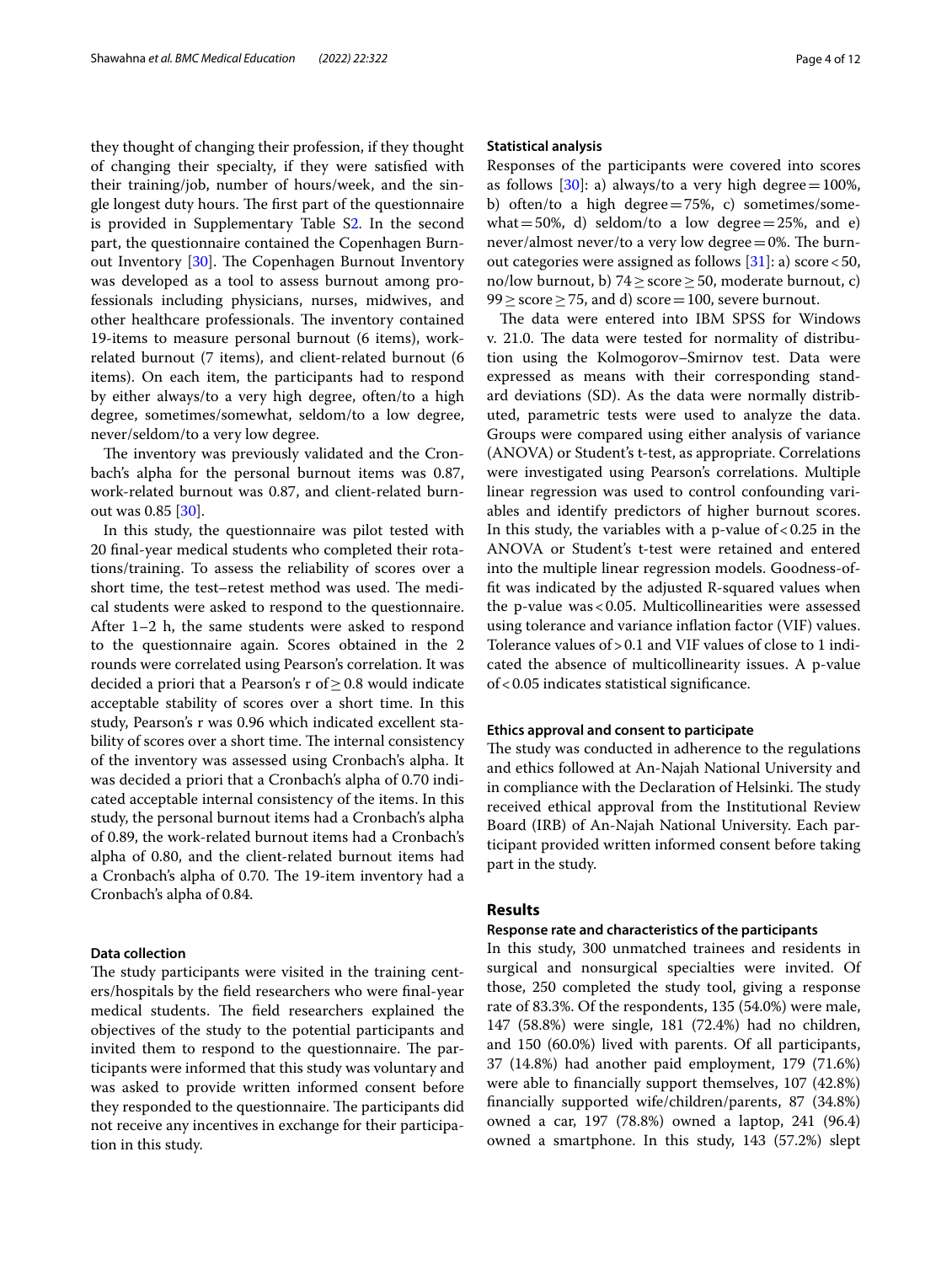less than 6 h/24 h, 82 (32.8%) were smokers, 171 (68.4%) consumed 2 or more cups of tea/cofee per day. Of the participants, 195 (78.0%) thought of changing their profession, 167 (66.8%) thought of changing their specialty, 74 (29.6%) were not satisfed with their training/job, 143 (57.2%) worked 60 and more hours per week, and 200 (80.0%) reported a single duty of 24 h and more. Details of the responses of the participants are shown in Table [1.](#page-4-0)

## **Prevalence of burnout**

Of all participants, 203 (81.2%) reported a moderatesevere degree of burnout on the personal domain, 188 (75.2%) reported a moderate-severe degree of burnout on the work-related domain, and 97 (38.8%) reported moderate-severe degree of burnout on the client-related domain. Details of the prevalence of burnout among the participants are shown in Table [2.](#page-5-0)

## **Associations between burnout scores and variables of the participants**

In this study, there was a moderate and positive correlation between personal and work-related burnout scores (Pearson's  $r = 0.69$ , p-value < 0.001), and client-related burnout scores (Pearson's  $r=0.52$ , p-value < 0.001). Similarly, there was a moderate and positive correlation between work-related and client-related burnout scores (Pearson's  $r = 0.57$ , p-value < 0.001).

Personal burnout scores were not statistically signifcant between unmatched trainees, residents in surgical specialties, and residents in nonsurgical specialties. On the other hand, the mean personal burnout scores were signifcantly higher for residents, married, not living with parents, not having another paid employment, fnancially supporting the family (wife/children/parents), not owning a laptop, sleeping for less than 6 h, smokers, frequently consuming tea/coffee, thought of changing profession, thought of changing specialty, not satisfed with their job/training, worked for 60 and more hours, and worked for a single duty of 24 h and more. Details of the associations are shown in Table [3](#page-5-1).

The work-related burnout scores were not statistically signifcant between unmatched trainees, residents in surgical specialties, and residents in nonsurgical specialties. On the other hand, the mean work-related burnout scores were signifcantly higher for married, not living with parents, not having another paid employment, fnancially supporting the family (wife/children/parents), sleeping for less than 6 h, smokers, frequently consuming tea/coffee, thought of changing profession, thought of changing specialty, not satisfed with their job/training, worked for 60 and more hours, and worked for a single duty of 24 h and more. Details of the associations are shown in Table [4.](#page-6-0)

<span id="page-4-0"></span>**Table 1** Sociodemographic characteristics of the participants (*n*=*250*)

| Variable                             | n        | %    |
|--------------------------------------|----------|------|
| Current training/residency status    |          |      |
| Unmatched trainee                    | 113      | 45.2 |
| Resident in a surgical specialty     | 71       | 28.4 |
| Resident in a nonsurgical specialty  | 66       | 26.4 |
| Gender                               |          |      |
| Male                                 | 135      | 54.0 |
| Female                               | 115      | 46.0 |
| <b>Marital status</b>                |          |      |
| Single                               | 147      | 58.8 |
| Married                              | 103      | 41.2 |
| <b>Have children</b>                 |          |      |
| No                                   | 181      | 72.4 |
| Yes                                  | 69       | 27.6 |
| Living with parents                  |          |      |
| No                                   | 100      | 40.0 |
| Yes                                  | 150      | 60.0 |
| Have another paid employment         |          |      |
| No                                   | 213      | 85.2 |
| Yes                                  | 37       | 14.8 |
| Able to support yourself financially |          |      |
| No                                   | 71       | 28.4 |
| Yes                                  | 179      | 71.6 |
| <b>Financially supporting</b>        |          |      |
| Self                                 | 143      | 57.2 |
| Wife/children/parents                | 107      | 42.8 |
| Own a car                            |          |      |
| No                                   | 163      | 65.2 |
| Yes                                  | 87       | 34.8 |
| Own a laptop                         |          |      |
| No                                   | 53       | 21.2 |
| Yes                                  | 197      | 78.8 |
| Own a smartphone                     |          |      |
| No<br>Yes                            | 9<br>241 | 3.6  |
| Sleep duration (hours) per 24 h      |          | 96.4 |
| <6                                   | 143      | 57.2 |
| $\geq 6$                             | 107      | 42.8 |
| Smoking                              |          |      |
| No                                   | 168      | 67.2 |
| Yes                                  | 82       | 32.8 |
| <b>Consumption of tea/coffee</b>     |          |      |
| Not frequent (up to 1 cup per day)   | 79       | 31.6 |
| Frequent $( \geq 2$ cup per day)     | 171      | 68.4 |
| Thought of changing your profession  |          |      |
| No                                   | 55       | 22.0 |
| Yes                                  | 195      | 78.0 |
| Thought of changing your specialty   |          |      |
| No                                   | 83       | 33.2 |
| Yes                                  | 167      | 66.8 |
|                                      |          |      |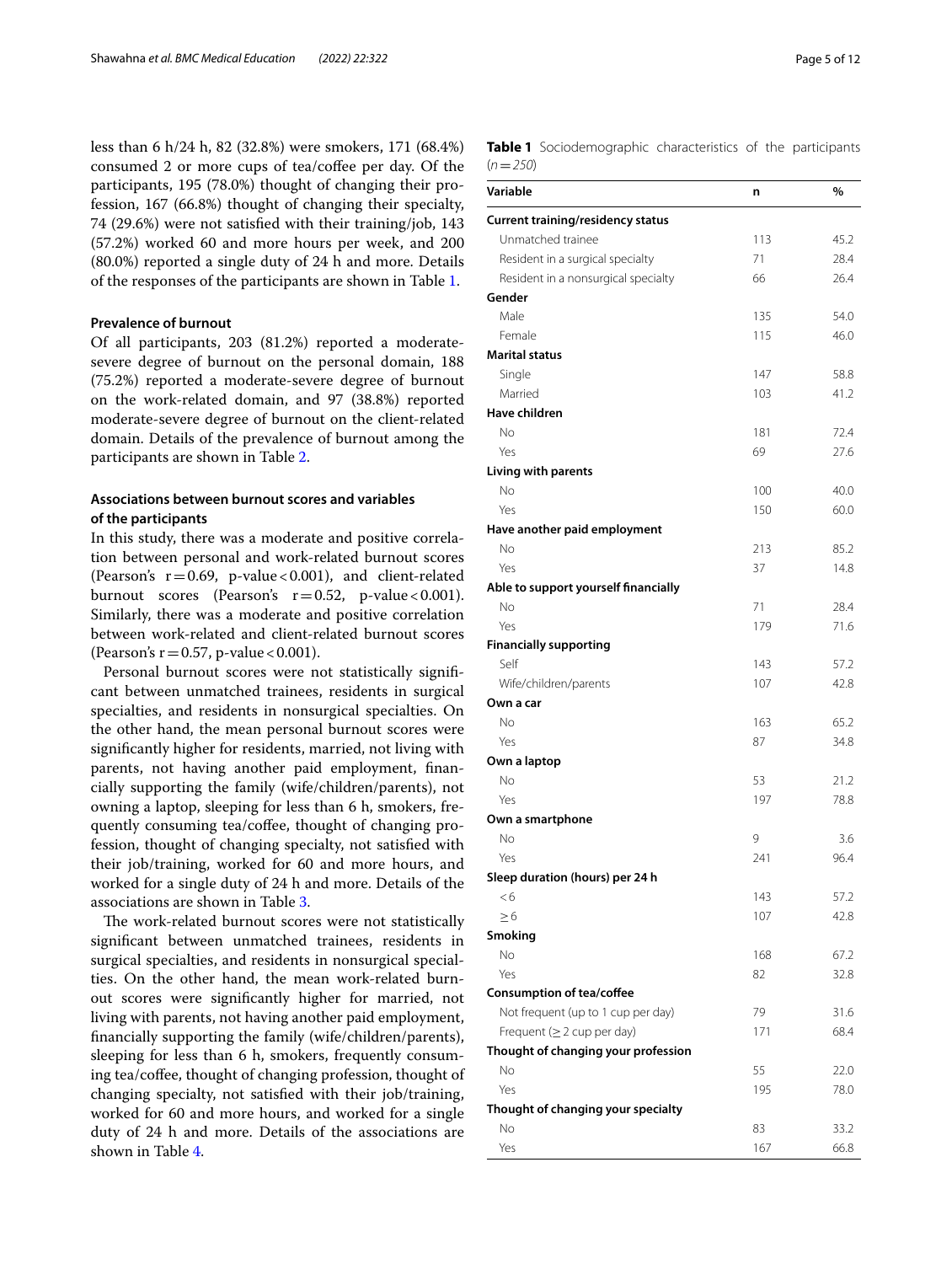## **Table 1** (continued)

| Variable                         | n   | $\%$ |
|----------------------------------|-----|------|
| Satisfied with your training/job |     |      |
| No                               | 74  | 29.6 |
| Yes                              | 176 | 70.4 |
| Number of working hours per week |     |      |
| <60                              | 107 | 42.8 |
| >60                              | 143 | 57.2 |
| Single longest duty hours        |     |      |
| 324                              | 50  | 20.0 |
| > 24                             | 200 | 80.0 |

<span id="page-5-0"></span>**Table 2** Prevalence of burnout symptoms among the study participants (*n*=*250*)

| Domain         | Category         | n   | %    |
|----------------|------------------|-----|------|
| Personal       | No/low burnout   | 47  | 18.8 |
|                | Moderate burnout | 139 | 55.6 |
|                | High burnout     | 58  | 23.2 |
|                | Severe burnout   | 6   | 2.4  |
| Work-related   | No/low burnout   | 62  | 24.8 |
|                | Moderate burnout | 135 | 54.0 |
|                | High burnout     | 52  | 20.8 |
|                | Severe burnout   |     | 0.4  |
| Client-related | No/low burnout   | 153 | 61.2 |
|                | Moderate burnout | 86  | 34.4 |
|                | High burnout     | 11  | 4.4  |
|                | Severe burnout   | ∩   | 0.0  |

The client-related burnout scores were not statistically signifcant between unmatched trainees, residents in surgical specialties, and residents in nonsurgical specialties. On the other hand, the mean client-related burnout scores were signifcantly higher for married, not living with parents, having another paid employment, not able to fnancially support self, sleeping for less than 6 h, frequently consuming tea/coffee, thought of changing profession, thought of changing specialty, not satisfed with their job/training, worked for 60 and more hours, and worked for a single duty of 24 h and more. Details of the associations are shown in Table [5](#page-7-0).

## **Predictors of burnout score**

Multiple linear regression models were used to identify significant predictors of high burnout scores. These predictors were arranged in order based on their standardized coefficients. The personal burnout scores were predicted by being married, dissatisfed with training/job, thinking of changing profession, not having another paid employment, and frequent consumption of tea/coffee.

<span id="page-5-1"></span>**Table 3** Association between variables of the participants and personal burnout scores

| Variable                                 | n   | %    | Mean      | SD   | P-value |
|------------------------------------------|-----|------|-----------|------|---------|
| <b>Current training/residency status</b> |     |      |           |      |         |
| Unmatched trainee                        | 113 | 45.2 | 59.8      | 16.3 | 0.110   |
| Resident in surgical specialty           | 71  | 28.4 | 64.0      | 15.0 |         |
| Resident in nonsurgical specialty        | 66  | 26.4 | 64.3      | 16.4 |         |
| Gender                                   |     |      |           |      |         |
| Male                                     | 135 | 54.0 | 61.9      | 16.1 | 0.662   |
| Female                                   | 115 | 46.0 | 62.5      | 16.1 |         |
| <b>Marital status</b>                    |     |      |           |      |         |
| Single                                   | 147 | 58.8 | 59.6      | 15.3 | 0.001   |
| Married                                  | 103 | 41.2 | 65.9      | 16.3 |         |
| Have children                            |     |      |           |      |         |
| No                                       | 181 | 72.4 | 61.4      | 15.9 | 0.147   |
| Yes                                      | 69  | 27.6 | 64.2      | 16.4 |         |
| Living with parents                      |     |      |           |      |         |
| No                                       | 100 | 40.0 | 65.3      | 16.6 | 0.005   |
| Yes                                      | 150 | 60.0 | 60.1      | 15.3 |         |
| Have another paid employment             |     |      |           |      |         |
| No                                       | 213 | 85.2 | 63.4      | 15.6 | 0.008   |
| Yes                                      | 37  | 14.8 | 55.5      | 17.2 |         |
| Able to support yourself financially     |     |      |           |      |         |
| No                                       | 71  | 28.4 | 63.4      | 16.1 | 0.408   |
| Yes                                      | 179 | 71.6 | 61.7      | 16.0 |         |
| <b>Financially supporting</b>            |     |      |           |      |         |
| Self                                     | 143 | 57.2 | 60.2      | 15.3 | 0.013   |
| Wife/children/parents                    | 107 | 42.8 | 64.8      | 16.7 |         |
| Own a car                                |     |      |           |      |         |
| No                                       | 163 | 65.2 | 62.0      | 15.9 | 0.594   |
| Yes                                      | 87  | 34.8 | 62.5      | 16.4 |         |
| Own a laptop                             |     |      |           |      |         |
| No                                       | 53  | 21.2 | 65.8      | 14.8 | 0.040   |
| Yes                                      | 197 | 78.8 | 61.2      | 16.2 |         |
| Own a smartphone                         |     |      |           |      |         |
| No                                       | 9   | 3.6  | 65.3      | 19.0 | 0.666   |
| Yes                                      | 241 | 96.4 | 62.1      | 15.9 |         |
| Sleep duration per 24 h                  |     |      |           |      |         |
| < 6                                      | 143 |      | 57.2 65.3 | 15.1 | < 0.001 |
| $\geq 6$                                 | 107 | 42.8 | 58.1      | 16.3 |         |
| Smoking                                  |     |      |           |      |         |
| No                                       | 168 | 67.2 | 60.6      | 16.1 | 0.018   |
| Yes                                      | 82  | 32.8 | 65.5      | 15.5 |         |
| <b>Consumption of tea/coffee</b>         |     |      |           |      |         |
| Not frequent (up to 1 cup per day)       | 79  | 31.6 | 57.1      | 15.4 | < 0.001 |
| Frequent $( \geq 2$ cup per day)         | 171 | 68.4 | 64.6      | 15.8 |         |
| Thought of changing your profession      |     |      |           |      |         |
| No                                       | 55  |      |           | 16.2 |         |
|                                          |     | 22.0 | 54.6      |      | < 0.001 |
| Yes                                      | 195 | 78.0 | 64.3      | 15.4 |         |
| Thought of changing your specialty       |     |      |           |      |         |
| No                                       | 83  | 33.2 | 58.6      | 18.2 | 0.016   |
| Yes                                      | 167 | 66.8 | 64.0      | 14.6 |         |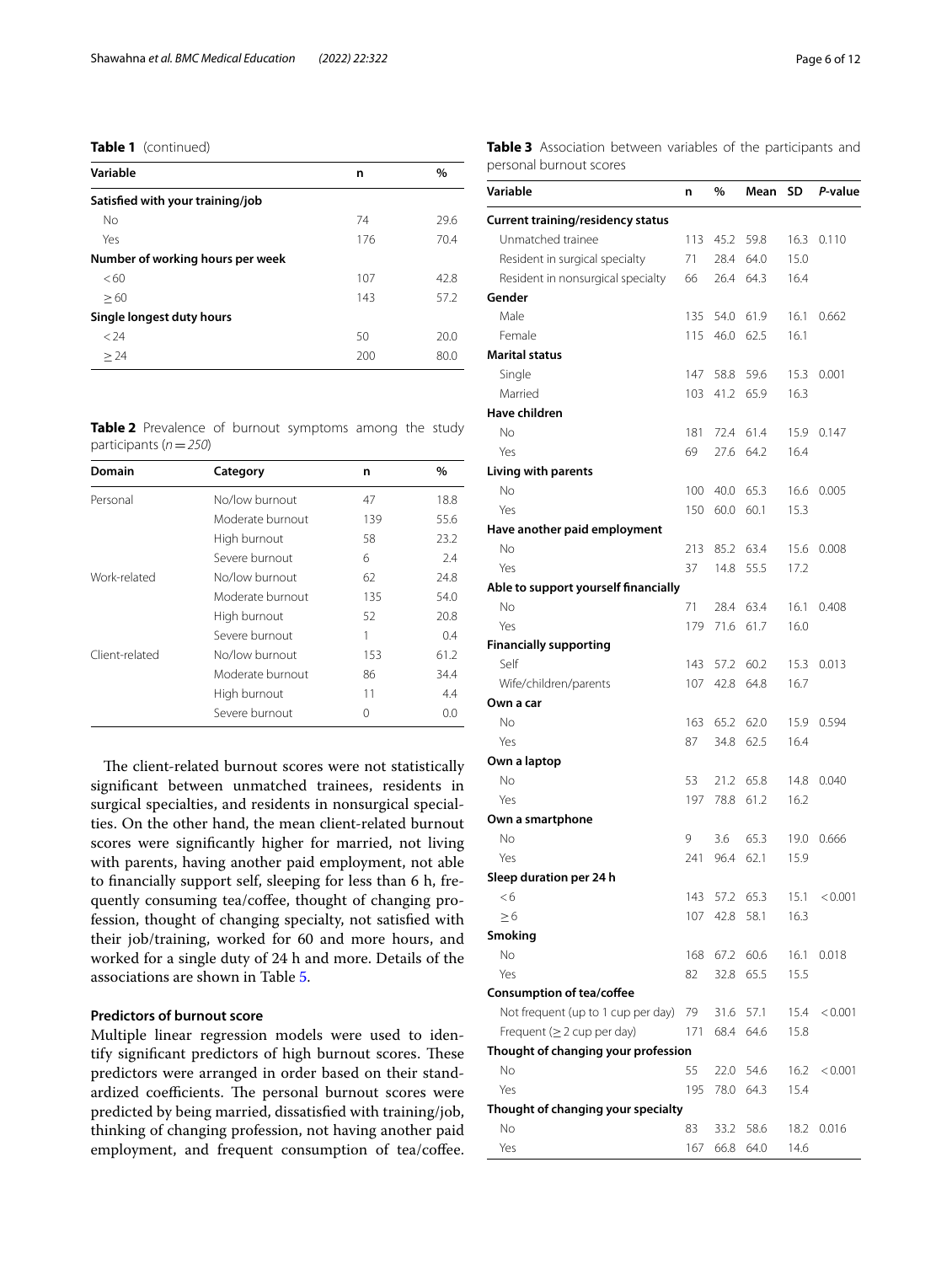**Table 3** (continued)

| Variable                         | n    | $\%$          |           |      | Mean SD P-value |
|----------------------------------|------|---------------|-----------|------|-----------------|
| Satisfied with your training/job |      |               |           |      |                 |
| No                               | 74   |               | 29.6 68.7 | 13.5 | < 0.001         |
| Yes                              |      | 176 70.4 59.4 |           | 16.2 |                 |
| Number of working hours per week |      |               |           |      |                 |
| <60                              | 107. | 428 593       |           | 17.2 | 0.008           |
| >60                              | 143. | 57.2 64.4     |           | 14.8 |                 |
| Single longest duty hours        |      |               |           |      |                 |
| < 24                             | 50   | 20.0          | -56.8     | 17.0 | 0.002           |
| > 24                             | 200. | 80.0          | 63.6      | 15.5 |                 |

The work-related burnout scores were predicted by being dissatisfed with training/job, thinking of changing profession, being unable to fnancially support self, frequent consumption of tea/coffee, and not having another paid employment. Finally, the client-related burnout scores were predicted by being dissatisfed with training/job, thinking of changing profession, and working for 60 and more hours per week. Details of the predictors are shown in Table [6](#page-9-0).

## **Discussion**

Burnout among unmatched trainees and residents in surgical and nonsurgical specialties is a global concern [\[7](#page-10-4)]. Despite the considerable changes in residency programs, this phenomenon appears to be continuously escalating on a global level [[7,](#page-10-4) [32\]](#page-11-20). While earlier research has focused on the general population or patients [[33](#page-11-21)], little attention has been dedicated to unmatched trainees and residents in surgical and nonsurgical specialties in Palestine. In this study, the prevalence of burnout among unmatched trainees and residents in surgical and nonsurgical specialties in Palestine was determined for the frst time. Additionally, factors that were associated with and predictors of higher burnout scores were also identifed. In this study, the prevalence rates of moderatesevere degrees of burnout in the personal, work-related, and client-related domains were 81.2%, 75.2%, and 38.8%, respectively. Findings of this study could be informative to those in healthcare authorities, hospital managers, professional groups, directors of residency programs, and educators/trainers who might need to design appropriate interventions to address this issue and improve the wellbeing of unmatched trainees and residents in surgical and nonsurgical specialties.

In the personal and work-related domains, the prevalence of moderate-severe burnout among Palestinian unmatched trainees and residents in surgical and nonsurgical specialties was higher than those reported in <span id="page-6-0"></span>**Table 4** Association between variables of the participants and work-related burnout scores

| Variable                                 | n   | %    | Mean | SD   | <i>p</i> -value |
|------------------------------------------|-----|------|------|------|-----------------|
| <b>Current training/residency status</b> |     |      |      |      |                 |
| Unmatched trainee                        | 113 | 45.2 | 58.2 | 16.7 | 0.630           |
| Resident in surgical specialty           | 71  | 28.4 | 60.2 | 15.0 |                 |
| Resident in nonsurgical specialty        | 66  | 26.4 | 60.3 | 17.2 |                 |
| Gender                                   |     |      |      |      |                 |
| Male                                     | 135 | 54.0 | 58.5 | 17.2 | 0.450           |
| Female                                   | 115 | 46.0 | 60.3 | 15.3 |                 |
| <b>Marital status</b>                    |     |      |      |      |                 |
| Single                                   | 147 | 58.8 | 57.3 | 16.8 | 0.031           |
| Married                                  | 103 | 41.2 | 62.2 | 15.4 |                 |
| Have children                            |     |      |      |      |                 |
| No                                       | 181 | 72.4 | 58.7 | 16.9 | 0.417           |
| Yes                                      | 69  | 27.6 | 60.9 | 14.8 |                 |
| Living with parents                      |     |      |      |      |                 |
| No                                       | 100 | 40.0 | 61.8 | 16.1 | 0.053           |
| Yes                                      | 150 | 60.0 | 57.6 | 16.3 |                 |
| Have another paid employment             |     |      |      |      |                 |
| Νo                                       | 213 | 85.2 | 60.6 | 15.9 | 0.004           |
| Yes                                      | 37  | 14.8 | 51.7 | 17.1 |                 |
| Able to support yourself financially     |     |      |      |      |                 |
| No                                       | 71  | 28.4 | 63.2 | 15.6 | 0.011           |
| Yes                                      | 179 | 71.6 | 57.8 | 16.4 |                 |
| <b>Financially supporting</b>            |     |      |      |      |                 |
| Self                                     | 143 | 57.2 | 58.2 | 15.7 | 0.215           |
| Wife/children/parents                    | 107 | 42.8 | 60.8 | 17.2 |                 |
| Own a car                                |     |      |      |      |                 |
| No                                       | 163 | 65.2 | 59.1 | 16.4 | 0.976           |
| Yes                                      | 87  | 34.8 | 59.7 | 16.3 |                 |
| Own a laptop                             |     |      |      |      |                 |
| No                                       | 53  | 21.2 | 60.8 | 14.5 | 0.299           |
| Yes                                      | 197 | 78.8 | 58.9 | 16.8 |                 |
| Own a smartphone                         |     |      |      |      |                 |
| No                                       | 9   | 3.6  | 61.5 | 14.9 | 0.747           |
| Yes                                      | 241 | 96.4 | 59.2 | 16.4 |                 |
| Sleep duration per 24 h                  |     |      |      |      |                 |
| <6                                       | 143 | 57.2 | 61.6 | 15.5 | 0.006           |
| $\geq 6$                                 | 107 | 42.8 | 56.3 | 17.0 |                 |
| Smoking                                  |     |      |      |      |                 |
| No                                       | 168 | 67.2 | 58.2 | 16.3 | 0.055           |
| Yes                                      | 82  | 32.8 | 61.5 | 16.3 |                 |
| <b>Consumption of tea/coffee</b>         |     |      |      |      |                 |
| Not frequent (up to 1 cup per day)       | 79  | 31.6 | 54.3 | 15.6 | 0.001           |
| Frequent ( $\geq$ 2 cup per day)         | 171 | 68.4 | 61.6 | 16.2 |                 |
| Thought of changing your profession      |     |      |      |      |                 |
| No                                       | 55  | 22.0 | 51.0 | 17.7 | < 0.001         |
| Yes                                      | 195 | 78.0 | 61.6 | 15.2 |                 |
| Thought of changing your specialty       |     |      |      |      |                 |
| No                                       | 83  | 33.2 | 54.5 | 17.0 | 0.002           |
| Yes                                      | 167 | 66.8 | 61.7 | 15.5 |                 |
|                                          |     |      |      |      |                 |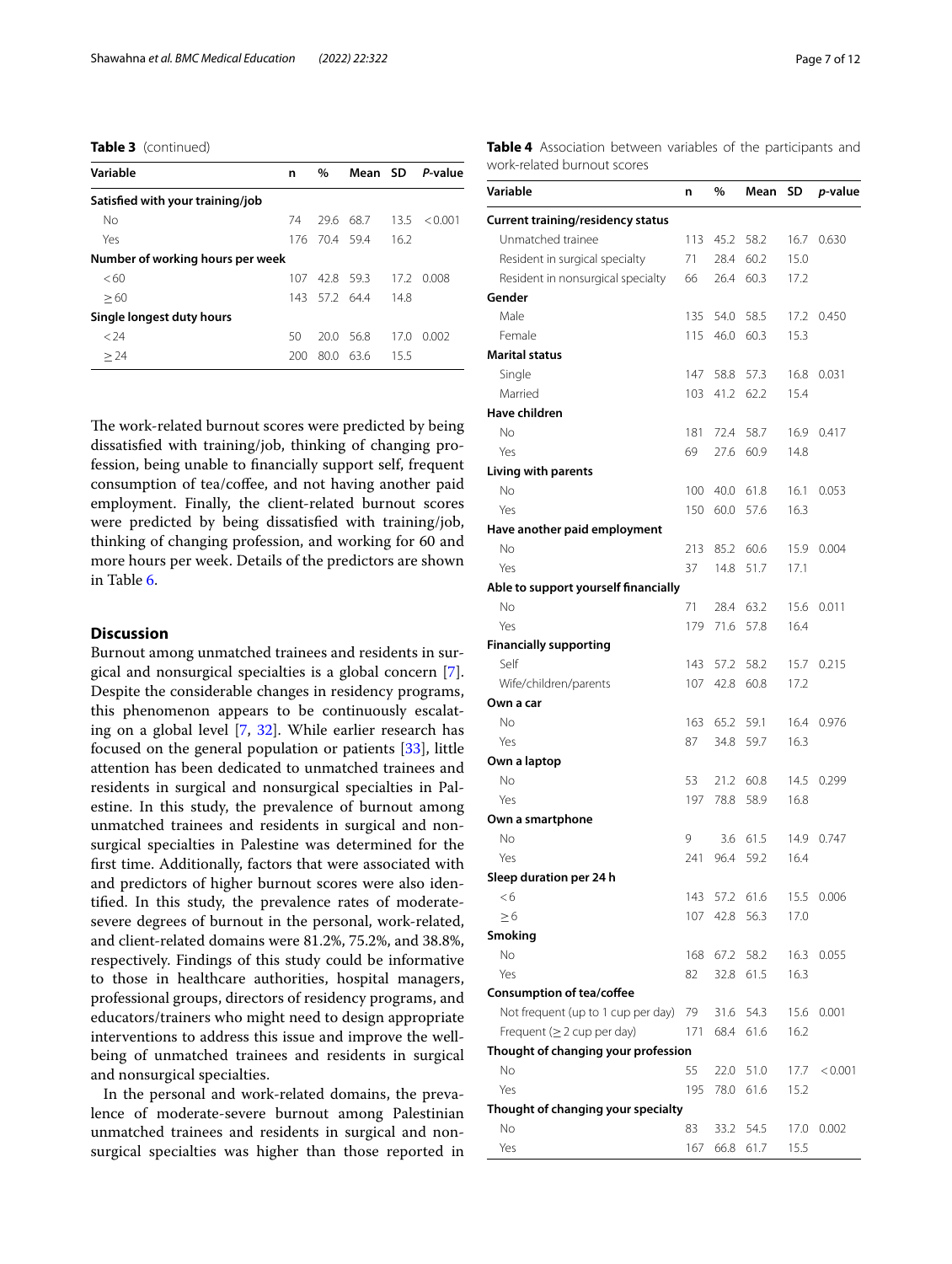**Table 4** (continued)

| Variable                         | n    | $\%$          |           |      | Mean SD p-value |
|----------------------------------|------|---------------|-----------|------|-----------------|
| Satisfied with your training/job |      |               |           |      |                 |
| No                               | 74   |               | 29.6 66.0 | 16.6 | < 0.001         |
| Yes                              |      | 176 70.4 56.5 |           | 15.4 |                 |
| Number of working hours per week |      |               |           |      |                 |
| <60                              | 107  | 42.8 56.3     |           | 17.0 | 0.010           |
| >60                              | 143  |               | 57.2 61.6 | 15.5 |                 |
| Single longest duty hours        |      |               |           |      |                 |
| < 24                             | 50   |               | 20.0 54.2 | 17.7 | 0.014           |
| > 24                             | 200. | 80.0          | 60.6      | 15.8 |                 |

previous studies elsewhere [\[7](#page-10-4)]. On the other hand, the prevalence of moderate-severe burnout among Palestinian unmatched trainees and residents in surgical and nonsurgical specialties in the client-related domain was slightly lower than those reported in previous studies elsewhere [\[7](#page-10-4)]. It is noteworthy mentioning that the reported prevalence rates of burnout varied signifcantly among professionals in diferent specialties and healthcare settings investigated [\[7](#page-10-4), [34](#page-11-22)[–38](#page-11-23)]. In this study, burnout scores were not diferent between unmatched trainees, residents in surgical specialties, and residents in nonsurgical specialties. The findings of this study indicate that medical training and specialty residency can be associated with stress and burnout. Results from this study were consistent with those reported among trainees and residents in different countries  $[39, 40]$  $[39, 40]$  $[39, 40]$ . The findings of this study should be considered when making recommendations to reduce burnout among trainees and residents in similar settings [\[41,](#page-11-26) [42](#page-11-27)].

Multiple previous studies have investigated the prevalence of burnout among healthcare providers in diferent specialties including trainees and residents in surgical and nonsurgical specialties [[3,](#page-10-8) [7\]](#page-10-4). On the other hand, few studies were conducted to investigate the prevalence of burnout among trainees and residents in surgical and nonsurgical specialties in middle- and low-income countries including Arab countries [[43\]](#page-11-28). In a systematic review, Elbarazi et al. included 19 studies reporting on the prevalence of burnout among healthcare providers in Arab countries [\[44](#page-11-29)]. Of those, only one study reported on the prevalence of burnout among a small sample of orthopedic surgeons in Saudi Arabia at 51% [[45](#page-11-30)]. In Palestine, the prevalence of burnout was investigated among social workers and nurses [[44\]](#page-11-29). In addition to diferences in stressors among diferent specialties, discrepancies in prevalence rates of burnout could also be explained by cultural and religious diferences, as culture and religion were believed to shape emotions [[24\]](#page-11-13).

<span id="page-7-0"></span>**Table 5** Association between variables of the participants and client-related burnout scores

| Variable                                 | n   | %    | Mean      | SD   | p-value    |
|------------------------------------------|-----|------|-----------|------|------------|
| <b>Current training/residency status</b> |     |      |           |      |            |
| Unmatched trainee                        | 113 | 45.2 | 42.8      | 16.4 | 0.119      |
| Resident in surgical specialty           | 71  | 28.4 | 43.2      | 14.4 |            |
| Resident in nonsurgical specialty        | 66  | 26.4 | 47.9      | 18.4 |            |
| Gender                                   |     |      |           |      |            |
| Male                                     | 135 | 54.0 | 45.3      | 17.0 | 0.347      |
| Female                                   | 115 | 46.0 | 43.0      | 15.9 |            |
| <b>Marital status</b>                    |     |      |           |      |            |
| Single                                   | 147 |      | 58.8 41.4 | 15.8 | 0.002      |
| Married                                  | 103 | 41.2 | 48.3      | 16.7 |            |
| Have children                            |     |      |           |      |            |
| No                                       | 181 |      | 72.4 42.8 | 16.6 | 0.022      |
| Yes                                      | 69  | 27.6 | 48.2      | 15.6 |            |
| Living with parents                      |     |      |           |      |            |
| No                                       | 100 | 40.0 | 47.5      | 17.4 | 0.015      |
| Yes                                      | 150 | 60.0 | 42.1      | 15.6 |            |
| Have another paid employment             |     |      |           |      |            |
| No                                       | 213 |      | 85.2 44.6 | 16.8 | 0.377      |
| Yes                                      | 37  | 14.8 | 42.6      | 14.6 |            |
| Able to support yourself financially     |     |      |           |      |            |
| No                                       | 71  | 28.4 | 44.9      | 18.1 | 0.502      |
| Yes                                      | 179 | 71.6 | 44.0      | 15.8 |            |
| <b>Financially supporting</b>            |     |      |           |      |            |
| Self                                     | 143 | 57.2 | 41.4      | 15.3 | 0.005      |
| Wife/children/parents                    | 107 | 42.8 | 48.1      | 17.3 |            |
| Own a car                                |     |      |           |      |            |
| No                                       | 163 | 65.2 | 43.2      | 15.3 | 0.237      |
| Yes                                      | 87  | 34.8 | 46.3      | 18.5 |            |
|                                          |     |      |           |      |            |
| Own a laptop                             |     |      |           |      |            |
| No                                       | 53  | 21.2 | 45.4      | 15.3 | 0.814      |
| Yes                                      | 197 | 78.8 | 44.0      | 16.8 |            |
| Own a smartphone                         |     |      |           |      |            |
| No                                       | 9   | 3.6  | 50.9      | 13.6 | 0.201      |
| Yes                                      | 241 | 96.4 | 44.0      | 16.6 |            |
| Sleep duration per 24 h                  |     |      |           |      |            |
| $<$ 6                                    | 143 | 57.2 | 46.6      |      | 16.0 0.014 |
| $\geq 6$                                 | 107 | 42.8 | 41.2      | 16.7 |            |
| Smoking                                  |     |      |           |      |            |
| No                                       | 168 | 67.2 | 42.4      | 17.0 | 0.016      |
| Yes                                      | 82  | 32.8 | 48.1      | 14.8 |            |
| Consumption of tea/coffee                |     |      |           |      |            |
| Not frequent (up to 1 cup per day)       | 79  | 31.6 | 39.5      | 14.7 | 0.001      |
| Frequent ( $\geq$ 2 cup per day)         | 171 | 68.4 | 46.5      | 16.8 |            |
| Thought of changing your profession      |     |      |           |      |            |
| No                                       | 55  | 22.0 | 35.1      | 15.8 | < 0.001    |
| Yes                                      | 195 | 78.0 | 46.9      | 15.8 |            |
| Thought of changing your specialty       |     |      |           |      |            |
| No                                       | 83  | 33.2 | 39.3      | 17.3 | 0.001      |
| Yes                                      | 167 | 66.8 | 46.7      | 15.6 |            |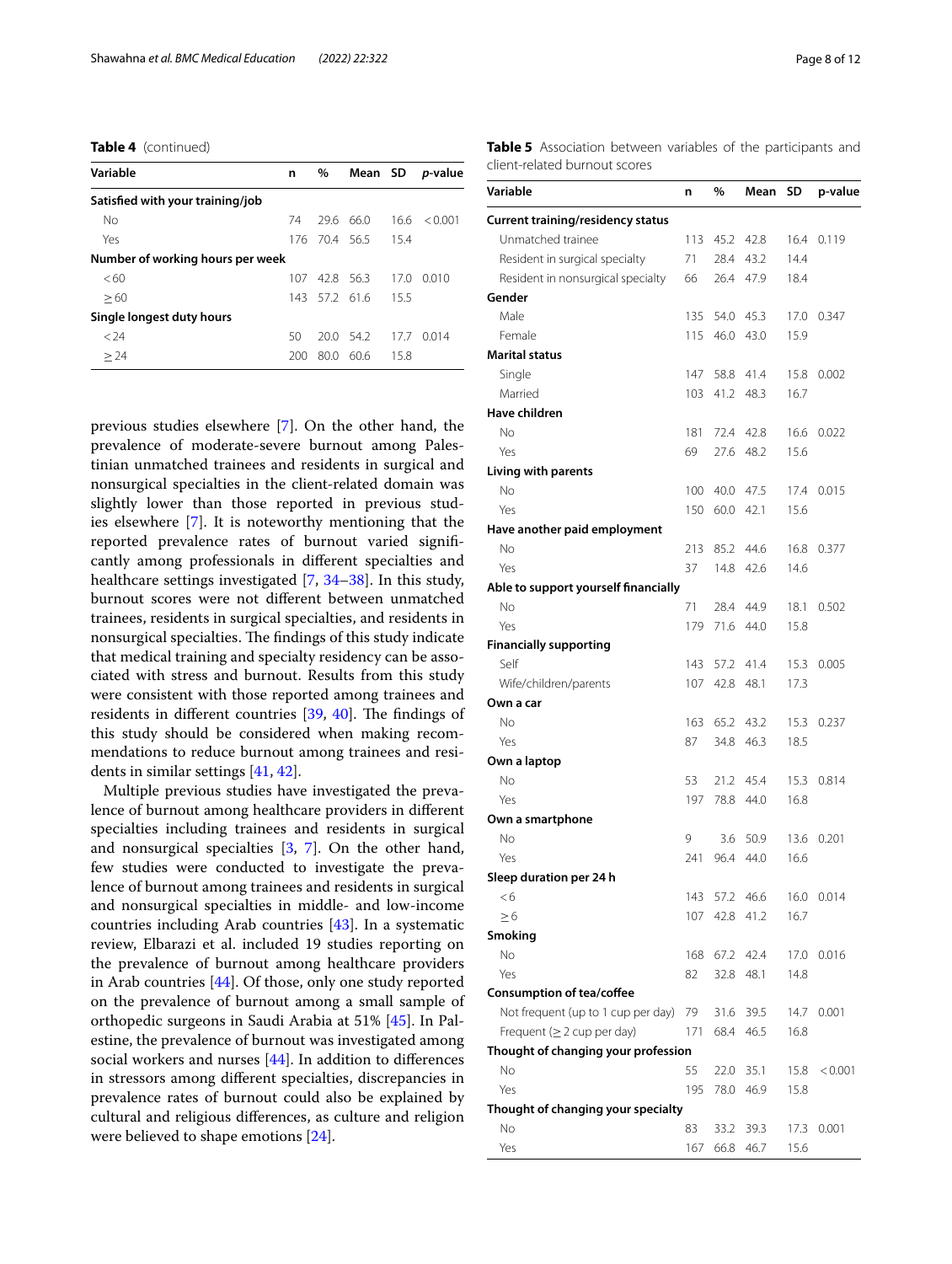**Table 5** (continued)

| Variable                         | n    | $\%$        | Mean SD   |      | p-value |
|----------------------------------|------|-------------|-----------|------|---------|
| Satisfied with your training/job |      |             |           |      |         |
| No                               | 74   |             | 29.6 51.1 | 16.8 | < 0.001 |
| Yes                              |      | 176 704 414 |           | 15.5 |         |
| Number of working hours per week |      |             |           |      |         |
| <60                              | 107. | 428         | - 40.8    | 16.6 | 0.009   |
| >60                              | 143  |             | 57.2 46.9 | 16.0 |         |
| Single longest duty hours        |      |             |           |      |         |
| < 24                             | 50   | 20 O        | 43.0      | 16.2 | 0.564   |
| > 24                             | 200  |             | 80.0 44.6 | 16.6 |         |

In this study, married trainees and residents in surgical and nonsurgical specialties reported signifcantly higher personal burnout compared to their single counterparts. Probably, married professionals have more responsibilities related to a spouse, children, and other householdrelated financial and social burdens  $[3, 7]$  $[3, 7]$  $[3, 7]$  $[3, 7]$  $[3, 7]$ . The findings of this study contradicted those reported by West et al. in which marriage was a probable protector of developing burnout [\[46\]](#page-11-31). On the other hand, those who had another paid employment reported signifcantly less personal and work-related burnout. Previous studies reported a connection between fnancial stability and decreased levels of burnout [\[11](#page-11-1), [47](#page-11-32)]. Probably, having another paid employment promoted a sense of fnancial security/stability. In this study, trainees and residents in surgical and nonsurgical specialties who reported an inability to support themselves fnancially reported higher work-related burnout. Trainees and residents who reported frequent consumption of tea/coffee also reported significantly higher personal and work-related burnout scores. The fndings of this study were consistent with those reported among trainees and residents in other countries [\[43](#page-11-28)]. In diferent cultures, stressed individuals including healthcare providers turn to consume more tea/coffee  $[43, 46, 46]$  $[43, 46, 46]$  $[43, 46, 46]$  $[43, 46, 46]$ [48\]](#page-11-33). In this study, trainees and residents who were dissatisfed with their training/job reported signifcantly higher personal, work-related, and client-related burnout. Additionally, trainees and residents who reported higher personal and work-related burnout also thought of changing their profession. These findings were not surprising as dissatisfaction with one's training/job conditions might increase stress and burnout. The findings of this study were consistent with those reported in previous studies [[3,](#page-10-8) [7](#page-10-4), [43](#page-11-28), [46](#page-11-31), [48\]](#page-11-33). Longer working hours and excessive workload including overnight shifts were reported to be associated with higher burnout among residents  $[10-12]$  $[10-12]$  $[10-12]$ . Previous studies also reported that burnout contributed to increased job turnover and abandoning the residency programs [[20](#page-11-34), [21\]](#page-11-10). In this study, gender was not associated with burnout. The findings of this study contradicted those in previous studies in which female residents reported higher burnout compared to their male peers [[9\]](#page-10-6). Our fndings indicated that training and residency in surgical and nonsurgical specialties were equally stressful for both male and female trainees/residents.

The findings of this study provided more insights into burnout among trainees and residents in Palestine. It has been argued that gaining insights into stress and early signs of burnout may help decision-makers set policies and plan cognitive, behavioral, and mindful interventions that might be efective in minimizing burnout symptoms and improving the well-being of trainees and residents [[1,](#page-10-0) [3](#page-10-8), [7](#page-10-4), [12,](#page-11-2) [21,](#page-11-10) [26,](#page-11-15) [47](#page-11-32)]. Our fndings might highlight the need to improve the fnancial stability/security of married trainees and residents in surgical and nonsurgical specialties. Additionally, the fndings of this study might highlight the need to improve the working conditions and training/job satisfaction of trainees and residents in Palestine.

## **Strengths and limitations**

The findings of this study should be interpreted considering the following strengths. This was the first study to determine the prevalence of burnout among trainees and residents in surgical and nonsurgical specialties in Palestine. The study also identified predictors of higher burnout scores across the personal, work-related, and client-related domains. In this study, a previously validated and reliable burnout inventory was used to determine the prevalence of burnout among the study participants. Although the Copenhagen Burnout Inventory was previously validated, the tool was pilot tested for stability of scores over a short time and internal consistency of the items in the different domains. The tool was shown to be reliable and internally consistent. The sample included in this study was diversifed in terms of gender, place of work, and the geographical distribution across the West Bank of Palestine. The response rate was relatively high compared to other studies in which a questionnaire was used as the study tool.

On the other hand, the study has some limitations. First, this was a cross-sectional study. Cross-sectional studies are limited by design and the fndings are timebound. A larger longitudinal study should have provided more insights into how burnout syndrome evolved among trainees and residents in surgical and nonsurgical specialties. Second, a short time was allowed between the two rounds in the rest-retest method. This short time interval might have led to cognitive bias. However, the Copenhagen Burnout Inventory was previously shown to be reliable and internally consistent. Third, the answers obtained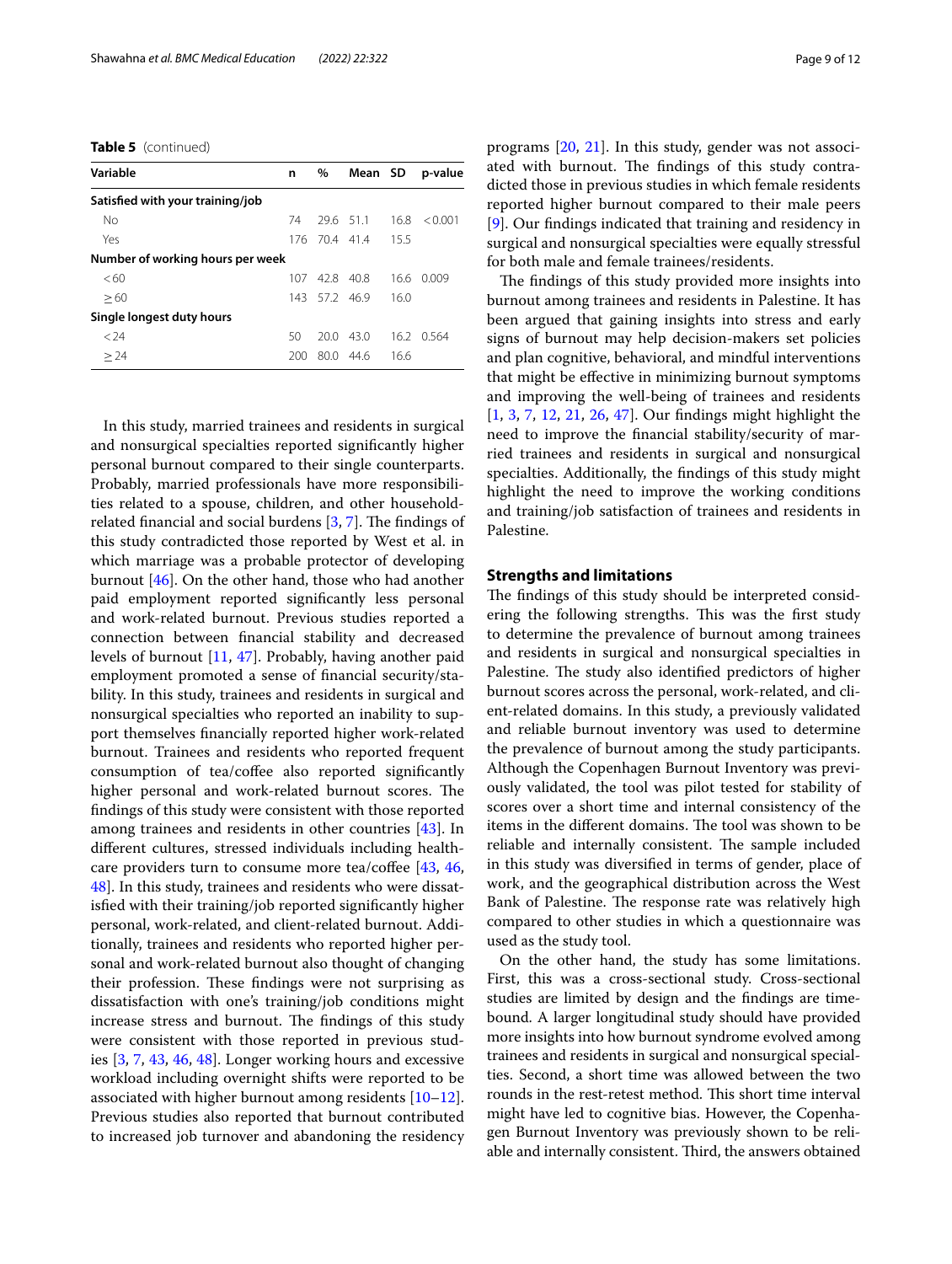## <span id="page-9-0"></span>**Table 6** Predictors of burnout score

| Domain                        | Variable                           | <b>Unstandardized</b><br><b>Coefficients</b> | <b>SE</b> | <b>Standardized</b><br><b>Coefficients</b> | t       | p-value |
|-------------------------------|------------------------------------|----------------------------------------------|-----------|--------------------------------------------|---------|---------|
| Personal burnout              | Current training/residency status  | $-0.66$                                      | 1.40      | $-0.03$                                    | $-0.47$ | 0.637   |
|                               | Marital status                     | 7.88                                         | 3.57      | 0.24                                       | 2.21    | 0.028   |
|                               | Have children                      | $-3.01$                                      | 3.05      | $-0.08$                                    | $-0.99$ | 0.325   |
|                               | Living with parents                | $-0.20$                                      | 2.88      | $-0.01$                                    | $-0.07$ | 0.946   |
|                               | Have another paid employment       | $-6.95$                                      | 2.74      | $-0.15$                                    | $-2.54$ | 0.012   |
|                               | Financially supporting self/others | 2.03                                         | 2.25      | 0.06                                       | 0.90    | 0.367   |
|                               | Able to support self financially   | $-1.30$                                      | 2.17      | $-0.04$                                    | $-0.60$ | 0.550   |
|                               | Own a laptop                       | $-3.06$                                      | 2.29      | $-0.08$                                    | $-1.34$ | 0.182   |
|                               | Sleep duration per 24 h            | $-2.70$                                      | 1.96      | $-0.08$                                    | $-1.38$ | 0.170   |
|                               | Smoking                            | 1.70                                         | 2.13      | 0.05                                       | 0.80    | 0.425   |
|                               | Consumption of tea/coffee          | 5.17                                         | 2.08      | 0.15                                       | 2.49    | 0.014   |
|                               | Thought of changing profession     | 6.83                                         | 2.60      | 0.18                                       | 2.62    | 0.009   |
|                               | Thought of changing specialty      | 0.38                                         | 2.33      | 0.01                                       | 0.16    | 0.871   |
|                               | Satisfied with training/job        | $-7.51$                                      | 2.09      | $-0.21$                                    | $-3.60$ | < 0.001 |
|                               | Number of working hours            | 0.43                                         | 2.57      | 0.01                                       | 0.17    | 0.869   |
|                               | Single longest duty hours          | 4.61                                         | 2.76      | 0.12                                       | 1.67    | 0.097   |
| <b>Work-related burnout</b>   | Marital status                     | 5.79                                         | 3.65      | 0.17                                       | 1.58    | 0.115   |
|                               | Have children                      | $-1.03$                                      | 3.13      | $-0.03$                                    | $-0.33$ | 0.743   |
|                               | Living with parents                | $-1.12$                                      | 2.95      | $-0.03$                                    | $-0.38$ | 0.704   |
|                               | Have another paid employment       | $-6.50$                                      | 2.81      | $-0.14$                                    | $-2.31$ | 0.022   |
|                               | Financially supporting self/others | 0.88                                         | 2.26      | 0.03                                       | 0.39    | 0.697   |
|                               | Able to support self financially   | $-5.44$                                      | 2.22      | $-0.15$                                    | $-2.45$ | 0.015   |
|                               | Own a laptop                       | $-0.35$                                      | 2.34      | $-0.01$                                    | $-0.15$ | 0.882   |
|                               | Sleep duration per 24 h            | $-0.74$                                      | 2.01      | $-0.02$                                    | $-0.37$ | 0.714   |
|                               | Smoking                            | 0.41                                         | 2.18      | 0.01                                       | 0.19    | 0.851   |
|                               | Consumption of tea/coffee          | 5.32                                         | 2.13      | 0.15                                       | 2.49    | 0.013   |
|                               | Thought of changing profession     | 6.64                                         | 2.65      | 0.17                                       | 2.50    | 0.013   |
|                               | Thought of changing specialty      | 2.68                                         | 2.37      | 0.08                                       | 1.13    | 0.258   |
|                               | Satisfied with training/job        | $-7.24$                                      | 2.14      | $-0.20$                                    | $-3.38$ | 0.001   |
|                               | Number of working hours            | 1.63                                         | 2.40      | 0.05                                       | 0.68    | 0.496   |
|                               | Single longest duty hours          | 4.32                                         | 2.82      | 0.11                                       | 1.53    | 0.127   |
| <b>Client-related burnout</b> | Current training/residency status  | $-0.91$                                      | 1.44      | $-0.05$                                    | $-0.63$ | 0.527   |
|                               | Marital status                     | 5.41                                         | 3.68      | 0.16                                       | 1.47    | 0.143   |
|                               | Have children                      | 0.92                                         | 3.14      | 0.02                                       | 0.29    | 0.770   |
|                               | Living with parents                | $-0.58$                                      | 2.94      | $-0.02$                                    | $-0.20$ | 0.845   |
|                               | Have another paid employment       | $-1.24$                                      | 2.87      | $-0.03$                                    | $-0.43$ | 0.665   |
|                               | Financially supporting self/others | 2.91                                         | 2.31      | 0.09                                       | 1.26    | 0.209   |
|                               | Able to support self financially   | $-2.65$                                      | 2.23      | $-0.07$                                    | $-1.19$ | 0.236   |
|                               | Own a car                          | 2.15                                         | 2.13      | 0.06                                       | 1.01    | 0.315   |
|                               | Own a smartphone                   | $-8.47$                                      | 5.16      | $-0.10$                                    | $-1.64$ | 0.102   |
|                               | Sleep duration per 24 h            | $-1.27$                                      | 2.02      | $-0.04$                                    | $-0.63$ | 0.531   |
|                               | Smoking                            | 2.75                                         | 2.21      | 0.08                                       | 1.24    | 0.215   |
|                               | Consumption of tea/coffee          | 4.00                                         | 2.14      | 0.11                                       | 1.87    | 0.063   |
|                               | Thought of changing profession     | 8.09                                         | 2.68      | 0.20                                       | 3.01    | 0.003   |
|                               | Thought of changing specialty      | 1.84                                         | 2.40      | 0.05                                       | 0.77    | 0.445   |
|                               | Satisfied with training/job        | $-8.76$                                      | 2.15      | $-0.24$                                    | $-4.07$ | < 0.001 |
|                               | Number of working hours            | 5.55                                         | 2.66      | 0.17                                       | 2.09    | 0.038   |
|                               | Single longest duty hours          | $-3.54$                                      | 2.85      | $-0.09$                                    | $-1.24$ | 0.216   |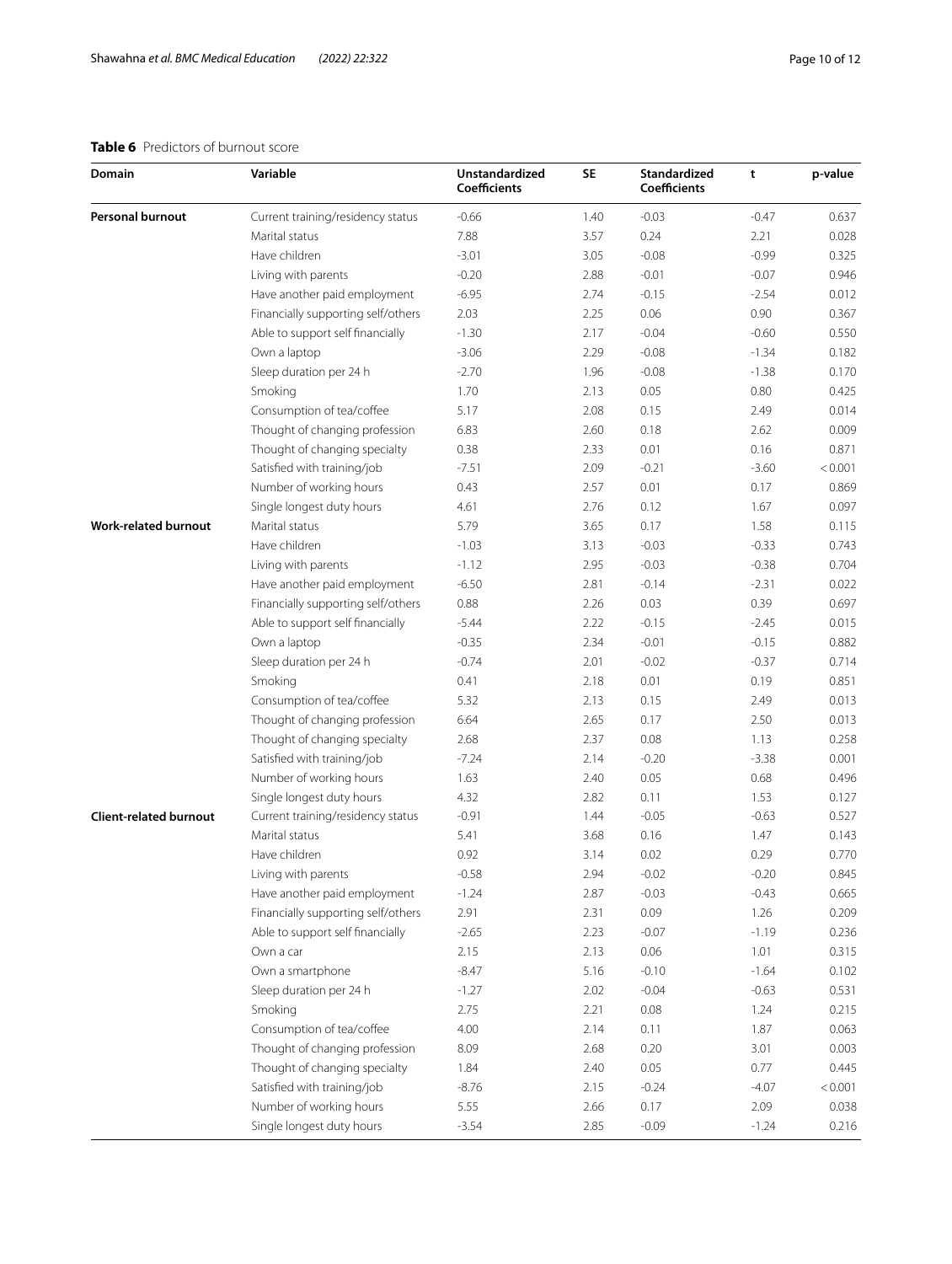in this study are self-reported. Probably, some residents and trainees in surgical and nonsurgical specialties might have downplayed some of their burnout symptoms. Additionally, recall bias cannot be ruled out among respondents who were nearing the completion of their program. Those could have recalled their experiences more positively compared to their peers who were still going through the stresses of the early years. Third, the study was conducted during the ongoing COVID-19 pandemic. During this period, trainees and residents had to work extra shift hours due to the increasing number of patients admitted to the hospitals. The heavy workload during this period could have led to more burnout [[49,](#page-11-35) [50\]](#page-11-36). Fourth, although burnout symptoms were assessed using a valid inventory, no further clinical assessments were conducted by psychologists/psychiatrists to assess burnout among the participants in this study. Finally, although the response rate was considerably high, we cannot rule out the possibility of non-response bias as "burned out" potential participants did not want to participate in the study and we did not want to disclose their burnout. Thus, potentially losing responses from a signifcant population.

## **Conclusion**

The findings of this study indicated that burnout was highly prevalent among trainees and residents in surgical and nonsurgical specialties in Palestine. Higher burnout scores were predicted by being married, not having another paid employment, inability to fnancially support oneself, frequent consumption of tea/coffee, dissatisfied with their training/job, thinking of changing the profession, and long working hours. Decision-makers in healthcare authorities, hospital managers, professional groups, directors of residency programs, and educators/trainers should consider addressing burnout and improving the well-being of trainees and residents in surgical and nonsurgical specialties in Palestine. Future studies are still needed to determine which interventions could be efective in reducing burnout among trainees and residents in surgical and nonsurgical specialties in Palestine.

## **Supplementary Information**

The online version contains supplementary material available at [https://doi.](https://doi.org/10.1186/s12909-022-03386-8) [org/10.1186/s12909-022-03386-8](https://doi.org/10.1186/s12909-022-03386-8).

<span id="page-10-7"></span>**Additional fle 1: Supplementary Table S1:** Adherence to the guidelines of reporting of cross-sectional studies in which aquestionnaire was used as the study tool. **Supplementary Fig. S1.** Training centers/hospitals (the map was adopted and modifed from WikimediaCommons that can be accessed from: http://commons.wikimedia.org/wiki). **Supplementary Table S2:** The frst part of the questionnaire.

#### **Acknowledgements**

The author would like to thank the students who participated in the study. An-Najah National University is acknowledged for making this study possible.

#### **Authors' contributions**

RS and IM were involved in the conception and design of the work, analysis, and interpretation of data, drafting, and fnal approval of the manuscript. RS and IM contributed equally to this study and shared the corresponding author status. OA, AA, and BA collected data and participated in drafting the manuscript. The author(s) read and approved the fnal manuscript.

#### **Funding**

This study did not receive any specifc funding.

#### **Availability of data and materials**

All data relevant to this study were included in the manuscript or provided as supplementary materials. The datasets used and/or analyzed during the current study are available from the corresponding author on reasonable request.

#### **Declarations**

#### **Ethics approval and consent to participate**

The study was conducted in adherence to the regulations and ethics followed at An-Najah National University and in compliance with the Declaration of Helsinki. The study received ethical approval from the Institutional Review Board (IRB) of An-Najah National University. Each participant provided written informed consent before taking part in the study.

#### **Consent for publication**

Not applicable.

#### **Competing interests**

Authors report no competing interests.

#### **Author details**

<sup>1</sup> Department of Physiology, Pharmacology and Toxicology, Faculty of Medicine and Health Sciences, An-Najah National University, Nablus, Palestine. 2 <sup>2</sup> An-Najah BioSciences Unit, Centre for Poisons Control, Chemical and Biological Analyses, An-Najah National University, Nablus, Palestine. <sup>3</sup> Department of Medicine, Faculty of Medicine & Health Sciences, An-Najah National University, P.O. Box 7, Nablus, Palestine. <sup>4</sup> An-Najah National University Hospital, Nablus, Palestine.

Received: 1 September 2021 Accepted: 19 April 2022 Published online: 26 April 2022

#### **References**

- <span id="page-10-0"></span>1. Sibeoni J, Bellon-Champel L, Mousty A, Manolios E, Verneuil L, Revah-Levy A. Physicians' Perspectives About Burnout: a Systematic Review and Metasynthesis. J Gen Intern Med. 2019;34(8):1578–90.
- <span id="page-10-1"></span>2. Freudenberger HJ. Staff Burn-Out. J Soc Issues. 1974;30(1):159-65.
- <span id="page-10-8"></span>3. Galaiya R, Kinross J, Arulampalam T. Factors associated with burnout syndrome in surgeons: a systematic review. Ann R Coll Surg Engl. 2020;102(6):401–7.
- 4. Maslach C, Leiter MP. Understanding the burnout experience: recent research and its implications for psychiatry. World Psychiatry. 2016;15(2):103–11.
- <span id="page-10-2"></span>5. Rodrigues H, Cobucci R, Oliveira A, Cabral JV, Medeiros L, Gurgel K, Souza T, Gonçalves AK. Burnout syndrome among medical residents: A system‑ atic review and meta-analysis. PLoS ONE. 2018;13(11):e0206840.
- <span id="page-10-3"></span>6. Fralick M, Flegel K. Physician burnout: who will protect us from ourselves? CMAJ. 2014;186(10):731.
- <span id="page-10-4"></span>7. Low ZX, Yeo KA, Sharma VK, Leung GK, McIntyre RS, Guerrero A, Lu B, Sin Fai Lam CC, Tran BX, Nguyen LH, et al. Prevalence of Burnout in Medical and Surgical Residents: A Meta-Analysis. Int J Environ Res Public Health. 2019;16(9):1479.
- <span id="page-10-5"></span>8. Serenari M, Cucchetti A, Russo PM, Fallani G, Mattarozzi K, Pinna AD, Colonnello V, Poggioli G, Cescon M. Burnout and psychological distress between surgical and non-surgical residents. Updat Surg. 2019;71(2):323–30.
- <span id="page-10-6"></span>9. Elmore LC, Jeffe DB, Jin L, Awad MM, Turnbull IR. National Survey of Burnout among US General Surgery Residents. J Am Coll Surg. 2016;223(3):440–51.